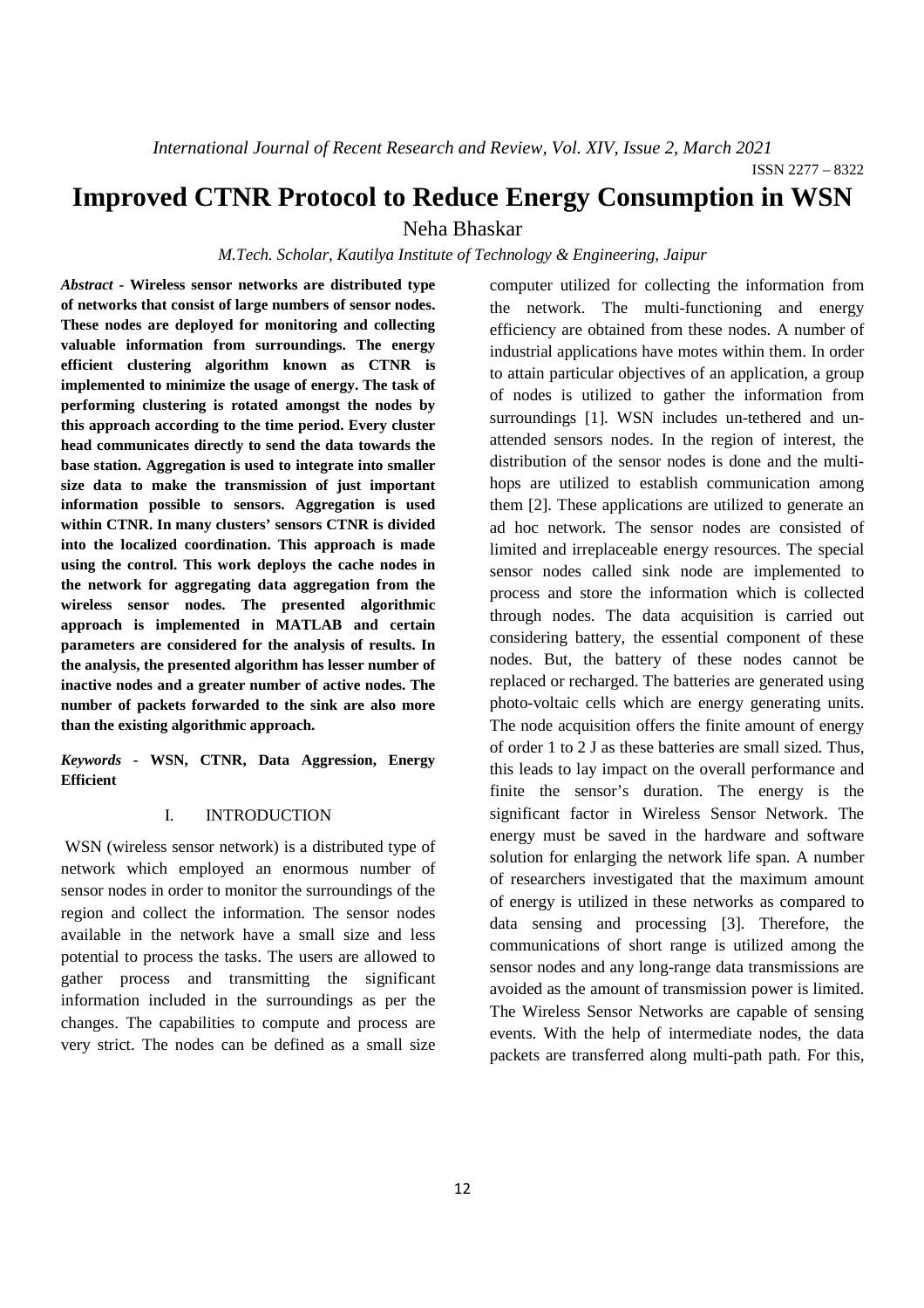the short-range communication is established. There is great difference between the traditional routing in fixed networks and the routing of WSN. The network has a less infrastructure due to which unreliable wireless links are occurred. The sensor nodes are failed and the routing algorithms are utilized to offer strict energysaving requirements. In particular, several researchers have suggested a number of routing algorithms. These algorithms have different kinds one of which is defined as:

## *Location-based Protocol*

The information about position of sensors acts significantly in the location-based protocols. In order to calculate the distance amongst two specific nodes, most of the routing protocols need the information about the position of sensor nodes. This approach assists in estimating the amount of energy that the networks have utilized. A sample of location-based routing protocols is proposed by researchers for these networks. One of them is listed below:

Geographic Adaptive Fidelity (GAF): At first, this routing algorithm was proposed for Mobile ad hoc Networks. As it has property to conserve the energy, this algorithm is utilized by the Wireless Senor Network. Depending on an energy model that provides energy consumption, the Geographic Adaptive Fidelity protocol is utilized [4]. This protocol is employed to transmit and receive the packets and the availability of incoming packets is recognized when radio sensor is on. The Geographic Adaptive Fidelity turns off the inefficient sensors and a constant level of routing fidelity is required to be maintained here. The complete sensor field is divided into grid squares within Geographic Adaptive Fidelity and every sensor needs the information regarding the location. The information regarding the position of sensors, obtained using GPS or other location mechanisms, is essential at the time of association of a sensor with a specific grid where it is placed. Such association is utilized to recognize the

equivalent sensors on the basis of packet transmission with the help of Geographic Adaptive Fidelity.



Fig. 1. State transition diagram of GAF

The figure 1 represents the 3 phases of Geographic Adaptive Fidelity namely Discovery, Active and Sleeping. The radio is turned off to save the energy in case of entry of sensor in sleeping phase. The sensor exchanges the discovery messages and the sensors available in the similar grid are considered located in the discovery state. The senor sends a discovery message even in the active state at the necessity of information related to the state of sensor. The time, which every state had consumed, is tuned using the application. But, some essential components such as requirement and sensor mobility are also taken in account. Increasing the lifetime of the network is the objective of GAF. The Geographic Adaptive Fidelity acquires a state on the basis of sensor ranking rules which indicates the presence of only one active sensor in each grid. The ranks are assigned to the sensor in accordance with the residual energy levels. A higher ranking sensor and the corresponding grids are implemented to handle the routing [5]. To illustrate, a sensor having an active state is placed at a higher rank in contrast to a sensor available in the discovery state. The rank of a sensor having prolonged lifetime is also higher.

#### II. LITERATURE REVIEW

RaminYarinez had suggested the association that was shared amid the sensor nodes and sink node because the huge traffic loads were forwarded by it within the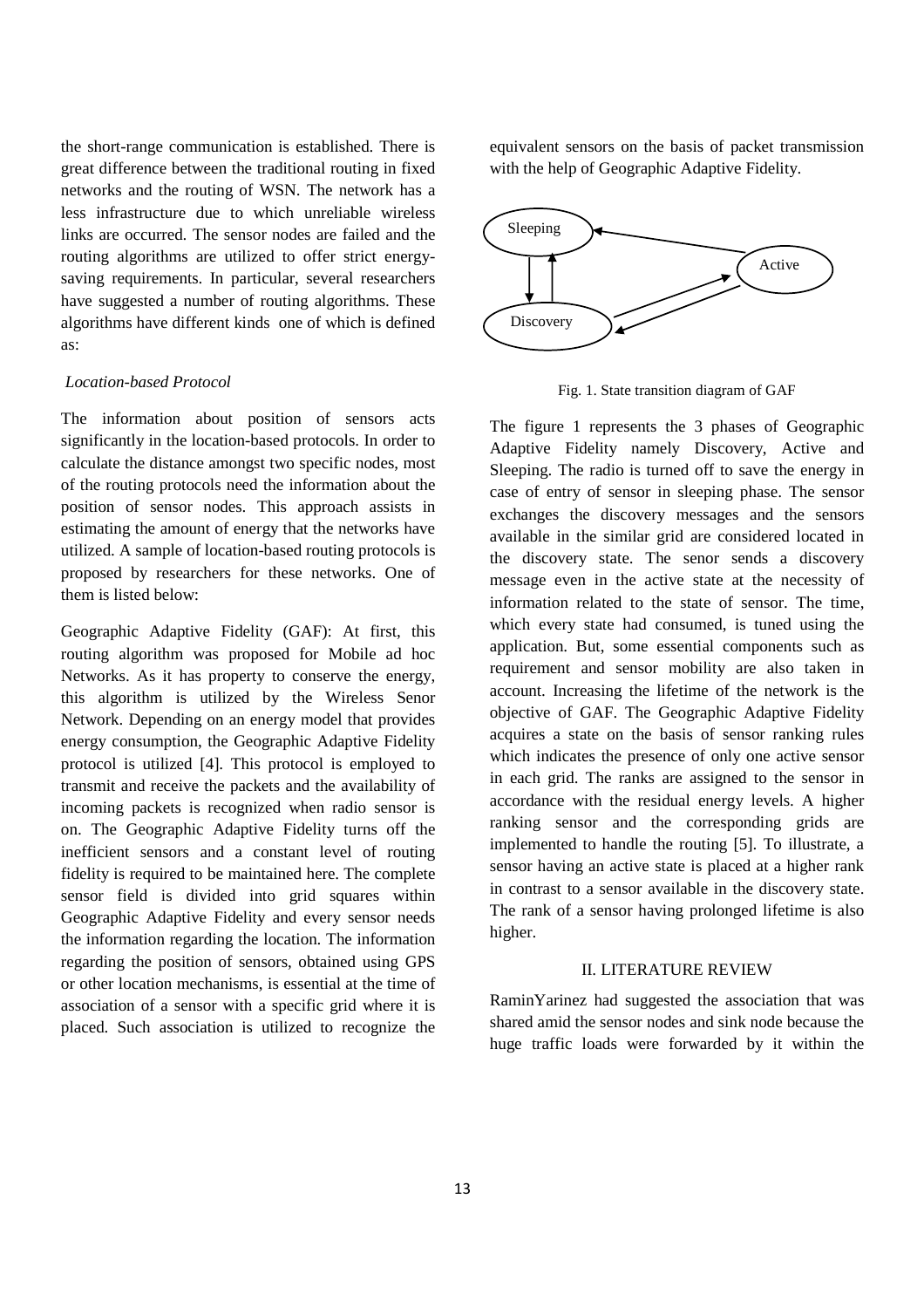WSN. The enormous amount of energy was reduced due to the large traffic. Thus, the nodes and sink isolation were split within the network. The problem that was described had resolved with the implementation of the mobile sink. The balance was generated in the energy consumption by using the mobile sinks in proper way in the network. The location of the mobile sink which was necessitated for the transmission of the data to the network had known to the sensor nodes [6]. The energy was consumed more and delay was occurred within the network if the location of the base station was known to the sensor nodes. This paper suggested a routing algorithm based on the virtual grid infrastructure and mobile sink.

Hassan Oudani proposed a study of WSN and the issues in which the duration of network was mitigated due to the more energy consumption. Thus, the reduction was required when the sensor nodes consumed the power during the transmission and receiving data. For this purpose, a strategy was needed. The researchers had presented a number of algorithms for the maximization of the lifespan of network of sensor. There were some hierarchical protocols were also constructed for alleviating traffic in the network that went toward the sink and assisted in the advancement of working ability of network. An approach based on hierarchical cluster called LEACHES was implemented for performing the survey on the energy-efficiency [7]. This paper presented a novel technique so that the issue of consumed energy was reduced and the existence of network of sensor was increased..

Nukhet Sazak suggested the network that utilized the sensor nodes at random in the network in which they joined and left the network any time that caused the occurrence of considerable issues of design issues. This network had faced some drawbacks that as a result the degradation was occurred in the functionality of the network [8]. An ANDM was presented in this paper to generate wireless sensor network MAC that assisted in the advancement of the energy efficiency.

Harshita Jainanalyzed that one of the significant concerns of WSNs was the duration of the battery that was limited and maintenance of the energy efficiency of the network. There were a number of sensing nodes which had implemented at random in the hostile environment for sensing the various physical conditions. The issue of finite battery was faced by these sensor networks. Its replacement was not easy for an individual due to its installation in the geographical region. If the battery was tired at once, there were various issues that occurred while replacing it. Consequently, the network broke sometimes [9].

Vivek Kumar Singhrecommended the set of independent transducers that were implemented as the communication infrastructure. Their installation had done at various positions so as the data was monitored and recorded. The sensor nodes were implemented in the WSN for sensing the physical circumstances. There were a number of parameters that these nodes had sensed [10]. This network had faced some main challenges due to which the working of network was obstructed. This paper suggested a technique for the advancement of the sensor network's duration. An approach based on novel cluster was carried out in this technique that facilitated this technique to offer reliable and efficient of energy outcomes.

Sheikh Tahir Bakhshpresented a novel algorithm known as AEH-MAC for the WSN. It was one of the most implemented techniques that assisted in the enhancement of scheduling. This technique adjusted the sleep times of the nodes as a result the scheduling time was reduced. The allocation of the resources for the various features was the chief design problem that had occurred when the algorithm was scheduled in WSN. The construction of more methods was necessitated in it because the much power was wasted at time of listening in Wireless Sensor Network in the inactive situation. The technique was required also using which the energy of the network was saved. The finite energy and least number of renewable resources were some main problems that had occurred in this network. The delay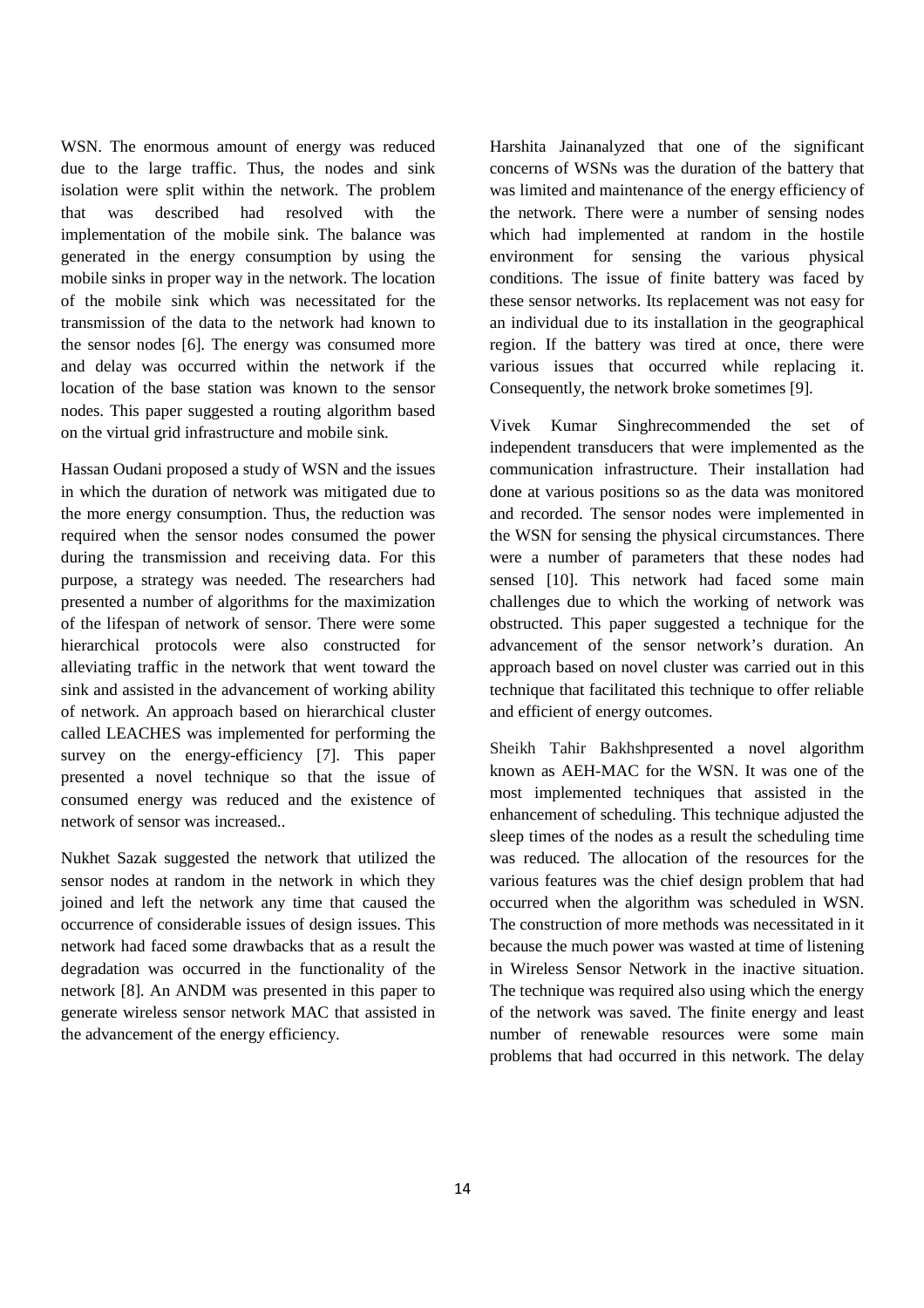was also occurred in the network as predetermined duty cycling had employed in it that was useful to save the nodes' energy [11].

Meirui Ren discussed that the broad application had included in the WSN that was the reason of its exploitation in every area for sensing the data. The data was gathered and its further transmission was done to the sink using sensor nodes within the network. The sensors were implemented in various fields. These sensor nodes had carried out to gather the data as that data was not easily accessible for human in the hostile environment. The management of velocity and volume of the great sensor nodes was required for offering the low latency time. It was taken in account as one of the hardest tasks because the sensor node was not easily reallocated. This process had consumed much time because of reduction of the volume of the big sensor node due to the data aggregation [12].

# III. RESEARCH METHODOLOGY

The proposed technique is particularly planned on the basis of selecting the Cluster Head (CH) in order totransmit the data and to aggregate the selected cache nodes to the sink.

Step 1: Cluster head selection: The random distribution of nodes is the basic necessity of the clustered wireless sensor network's application. The cluster heads are created due to this random distribution of sensor nodes which further creates several issues. Due to the energy consumption, disposability must be avoided for the CH. Also, the long distance communication in the CH is prevented and the nodes present under them are added. The nodes are not selected by the intended standards which are not perfect in any way and are called cluster head. The conditions of nodes made the nodes difficult to be available in the network and almost impossible for them to be available at remote area which further causes inappropriate nodes. When the intra-cluster energy is increased then these nodes are used as cluster heads. The genuine node consumes less amount of energy in comparisons to the receiver and the sender nodes. When

the extensive spectrum are provided to the system in synchronized manner then the battery power consumption is very less as consumed by the nodes. The parent node is selected for ever cluster head so that the actions can be separated and there is increase in productivity. There are 2 value functions are proposed for the competence of each sensory node that assists the node to be chosen as the CH. Degree of nodes generates functions and the average power of the neighboring nodes is calculated using their distance to the sink. It is necessary to generate higher degree of nodes to form the CH. If the CH contains higher degree, it becomes able to cover numerous nodes that can avoid the communications of high expenses. Hence, in order to increase the lifetime of the network, the energy consumption should be decreased. In the first stage, a Hello message is transmitted that has the ID. According to the signal strength, the distance of sink from every node is calculated. An INITIAL-MSG is transmitted all over the network which involves the presence of ID and distance of every node from the sink node. The distance is computed amid the node and adjacent nodes. The node utilizes a calculation technique in order to compute the CH named  $R<sub>CH</sub>$  that is expressed in equation (1) as:

$$
R_{CH} = R_{min} * [1 + (\frac{d_{BS} - d_{BSmin}}{d_{BSmax} - d_{BSmin}})] \qquad ...(1)
$$

Rmin is utilized to represent the minimum size of cluster that is the parameter of the protocol,  $d_{BSmin}$  is the distance from the nearest node to the sink and  $d_{BSmax}$  is used to show the distance amid the farthest node and sink. The value function computes a value for every node for making the node suitable to be selected as the CH.

$$
F_{CH-value} = \alpha * N_{deg} + \frac{\beta}{MSD_{deg}} + \frac{\gamma}{d_{BS}} \qquad \qquad \dots (2)
$$

 $\alpha$ , β and γwritten in the above equation are known as the constant weights which contains the values that are varied from zero to one. Every node present in the networks having similar and adjustable values. $N_{deg}$  denotes the radius  $R_{CH}$  of the number of neighboring nodes.  $MSD_{deq}$  represent the mean square distance among the neighborhood nodes.  $d_{BS}$  applied to represent the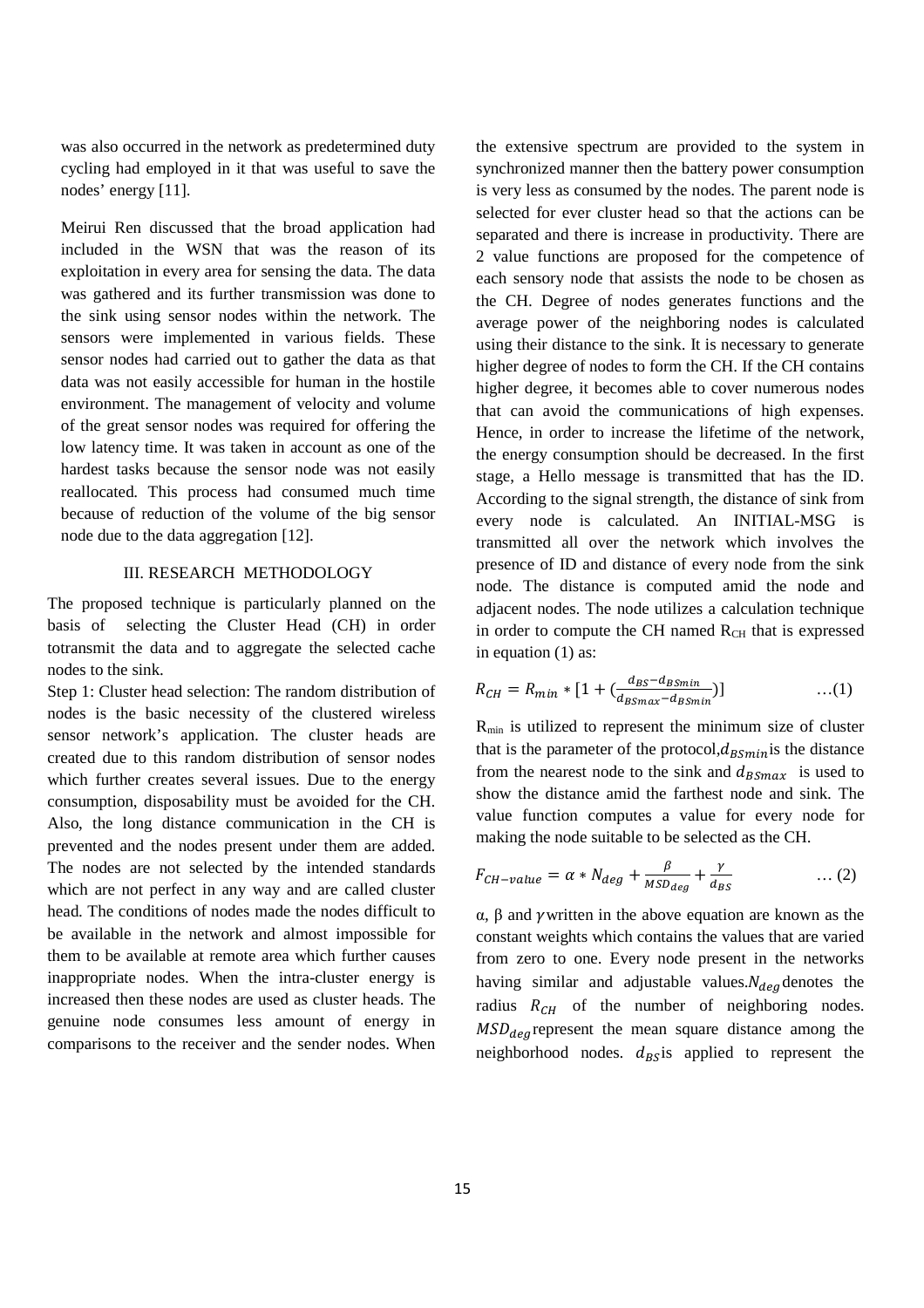distance from the sink to every node. The expected values are exploited for determining the values of total number of CHs available in a particular time. Thus,  $F_{CH-value}$  is called the improved value that is achieved for each node. Every node has observed the other nodes for the improved values being varied from 0 to 1. Moreover, every node generates a random value which falls from 0 to 1. In case of lower value than the  $F_{CH-value}$ , then the node is considered as a candidate for selecting as a CH. After selecting as CH, the nodes are compared based  $onR<sub>CH</sub>$  radius and residual energy. A node represents a CH having the maximum residual energy. This node provides the ID and broadcast code. All the nodes of the network get the information about the stature of CH. A non-CH node is helpful to detect the nearest CH which is depending on the signal strength provided.

Step 2: Cache node selection: The intra-cluster communication which establishes inside the energy CH which depends upon the appropriate factors. Cluster is one of them factors. The energy consumed by the node radio and distance and the communication in the cluster is very expensive, and because of this, the intra-cluster energy is increased. Centrality is other significant mechanism described in the paper. When the distance is less among the central cluster and receiver node, then the second power average is diminished that minimizes the intra-cluster energy. The energy is affected because of the other several factors. The nodes are not selected by the intended standards which are popularly known as cache nodes under unsuitable conditions. The value of every step is calculated for every non-cluster head node in such a manner that any node can be chosen as a volunteer node.

$$
Access Time = H*Tc + (1-H)(Tc+Tm) \qquad \qquad ...(3)
$$

H is utilized to show the cache hit ratio, the Tc is the access time and Tm is the major memory access. These CHs are utilized to forward this gathered data to the sink.

#### IV. RESULT AND DISCUSSION

The MATLB is the software which plays a very important role to analyze the performance of the introduced WSN based on cache. The comparison of performance of the used protocol is done with the already existing fuzzy logic based WSNs.



Fig. 2. Energy Consumption

Figure 2 shows that the base paper is compared with the suggested method. Consequently, the proposed protocol consumed less energy as compared to the other methods. In the suggested method, the cache node is used with cache information for some time because of which the proposed method consumes less energy in comparison with the state-of-art method.



Fig.3.Number of dead Node Comparison

Figure 3 shows that the LEACH protocol is compared with the cache method concerning the dead nodes. The suggested method contains fewer dead nodes in the give number of rounds. Due to use of cache nodes in the network the energy consumption of the network gets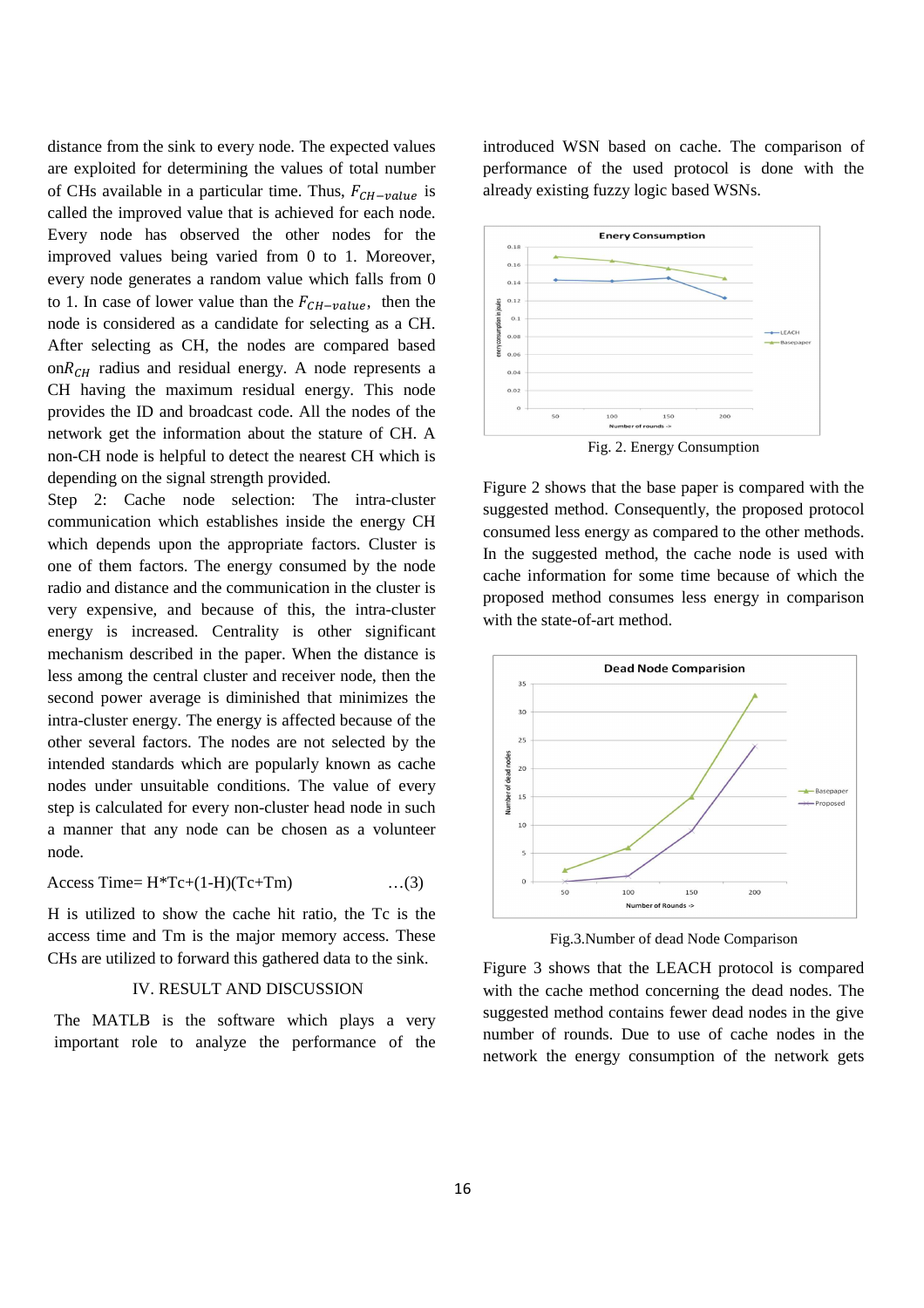reduced. The alleviation of energy consumption of the network leads to mitigate the number of dead nodes.



Fig .4. No of Packets Transmitted

Figure 4 shows the comparative analysis of number of packets transmitted to the sink, suggested method, base paper, LEACH and cache method. The suggested method is utilized for transmitting the large number of packets as compared to the other techniques. When the number of dead nodes gets reduced in the network then the transmission of a greater number of packets is done to the sink.

### V. CONCLUSION

The WSN is the decentralized and self-configuring kind of network that senses the information through sensor nodes and passes it to the sink. Thus, the issue of energy consumption and security are occurred in wireless sensor networks. The clustering is an effective technique that assists in enlarging the duration of WSN. This technique is implemented to select the CHs based on the distance and energy. The data is transmitted to the sink using CHs. This research work employs the cache nodes for aggregating the data from sensor nodes and cache nodes with forward data to sink. MATLAB is applied to deploy the suggested algorithm and some metrics are considered in the analysis of results. The suggested algorithm provides the better performance in comparison with the traditional algorithms with regard to some metrics.

#### VI. REFERENCES

- [1] G.S. Brar, Shalli Rani, Vinay Chopra, Rahul Malhotra, Houbing Song, S.H. Ahmed, "Energy Efficient Direction Based PDORP Routing Protocol for WSN", IEEE Special Section On Green Communications And Networking for 5G Wireless, Vol. 4, 2016, pp 3182- 3194.
- [2] Jamal N. Al-Karaki, Ahmed E. Kamal," Routing Techniques in Wireless Sensor Networks: A Survey", IEEE Wireless Communications, Vol 11, pp.6–28, December 2004.
- [3] A. Abbasi, M. Younis, "A survey on clustering algorithms for wireless sensor networks, "in Elsevier Computer Networks Computer Communications, vol. 30, pp. 2826-2841, October 2007.
- [4] Sanjeev Saini, Ram Sewak Singh & V. K. Gupta," Analysis of Energy Efficient Routing Protocols in Wireless Sensor Networks, International Journal of Computer Science &Communication , Vol. 1, No. 1, pp. 113-118, June 2010.
- [5] W. Heinzelman, A. Chandrakasan and H. Balakrishnan, "Energy- Efficient Communication Protocol for Wireless Mi-crosensor Networks," Proceedings of the 33rd Hawaii International Conference on System Sciences (HICSS '00), January 2000.
- [6] RaminYarinezhada, Amir Sarabi, "Reducing delay and energy consumption in wireless sensor networks by making virtual grid infrastructure and using mobile sink", 2018, Int. J. Electron. Commun. (AEÜ) 84,144– 152
- [7] Hassan Oudani, SalahddineKrit, Mustapha Kabrane, KaoutarBandaoud, Mohamed Elaskri, Khaoula Karimi, Hicham Elbousty, LahoucineElmaimouni, "Energy Efficient in Wireless Sensor Networks Using Cluster-Based Approach Routing", International Journal of Sensors and Sensor Networks 2017
- [8] NukhetSazak, Ismail Erturk, EtemKoklukaya, Murat Cakiroglu, "Impact of Active Node Determination Approach for Energy Efficiency in WSN MAC Protocol Design", IEEE, 2017